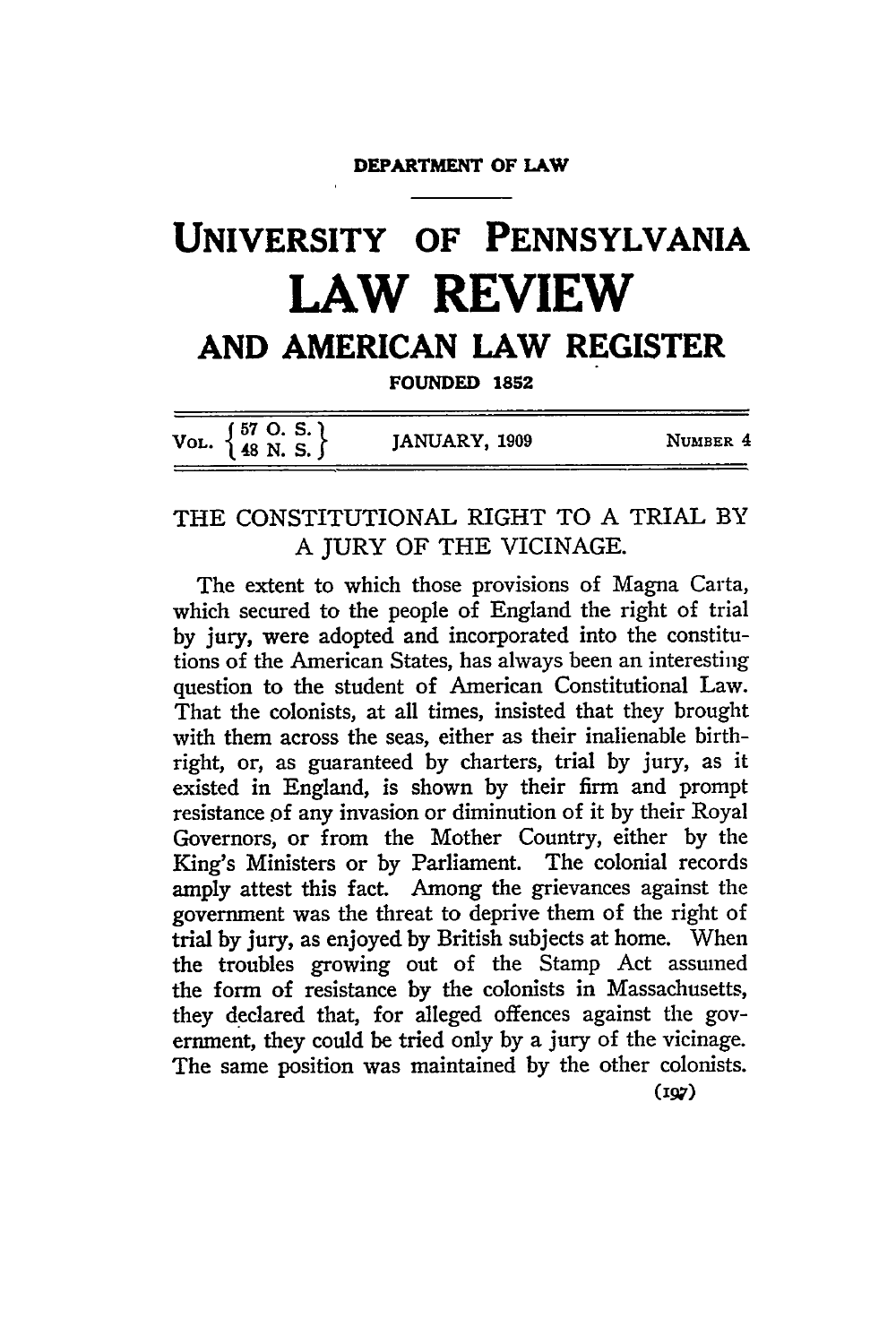That they well understood what was meant by the term "trial by jury" in criminal proceedings, and what limitations were thereby imposed upon the government, is manifest from their private correspondence and public declarations. Burke, in his speech on "Conciliation with America," declared that, he had -learned from the booksellers, that nearly as many copies of Blackstone's Commentaries had been sold in America as in England. Coke was not unknown to them. From these, and other sources they had learned that among other modes, "The trial by jury, or by the Country, *per patriam,* is also that trial by the peers of every Englishman which, as the grand bulwark of his liberties is secured to him by the Great Charter." 4 Blk. (Lewis' Ed.) 349. It was immaterial to them whether it had its origin in the Great Charter, or whether, as is more probable, it existed before and was, by the Charter, secured against Royal interference. *McKechnie, Magna Carta,* **Ch.** 39. It was sufficient for them to know that it was "the great bulwark of their liberties," and was to be preserved at all hazards. Hence, when they held their first provincial conventions, or congresses, to declare their grievances and assert their rights, they invariably asserted this right and protested against its slightest invasion. They regarded it as fundamental, and not dependent upon, or subject to be taken from them by, either King or Parliament.

On August **25, 1774,** the Provincial Congress of North Carolina "Resolved that trial by juries of the vicinity, is the only lawful inquest that can pass upon the life of a British subject, and it is a right handed down to us from the earliest ages, confirmed and sanctified by Magna Carta itself."

Similar language was used in Virginia declaring that "trial by jury of the vicinage" was their birth-right. This conviction found expression in all of the colonies. The Continental Congress, October, 1774, in an address to the inhabitants of the Province of Quebeck, setting forth the "inalienable rights" of British subjects, said: "The next great right is that of trial by jury. This provides that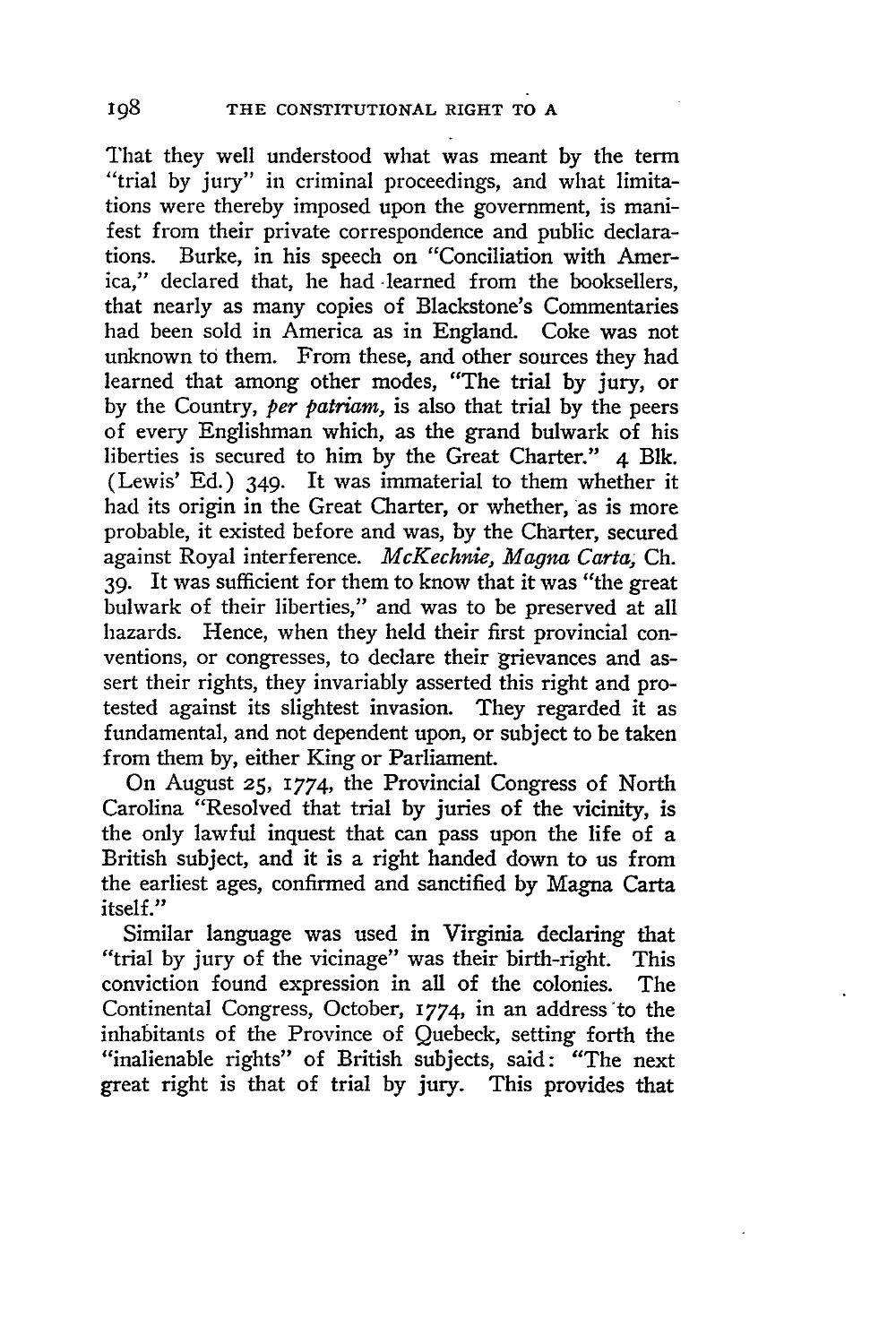neither life, liberty or property can be taken from the possessor until twelve of his unexceptionable countrymen and peers of his vicinage, who from that neighborhood may reasonably be supposed to be acquainted with his character, and the character of the witnesses upon a fair trial face to face in open Court before as many of the people as choose to attend, shall pass their sentence upon oath against him." The same truth was asserted in the great Declaration of *July* 4, 1776. This was the firm conviction of the American colonists and it was one of the "sacred rights" for which they went to war with the Mother Country. When they assumed Statehood, set up governments for themselves and formed "Constitutions" or "Forms of Government" they, in almost every instance, adopted and set in the forefront of the Constitution as the controlling guide to its interpretation a "Declaration of Rights." Experience had taught them the necessity of putting well defined limitations, expressed in well understood language, upon the powers of each department of the government they were bringing into existence. They indulged in no abstractions, or theories, regarding the "rights of man"-but, as sturdy, practical Englishmen they secured, by unmistakable English words, the personal and political rights of the individual citizen. As Burke said: "They were not only devoted to liberty, but to liberty according to English ideas and on English principles." Said a great American judge, statesman and patriot: "They determined that not one drop of the blood which had been shed on the other side of the Atlantic during seven centuries of contest with arbitrary power, should sink into the ground; but the fruits of every popular victory should be garnered up in this new government. Of the great rights they threw not an atom away. They went over Magna Carta, the Petition of Right, the Bill of Rights and the rules of the common law and whatever was found there to favor individual liberty, they carefully inserted in their own system, improved by clearer expression, strengthened by heavier sanctions, and extended by more universal application. They put all those provisions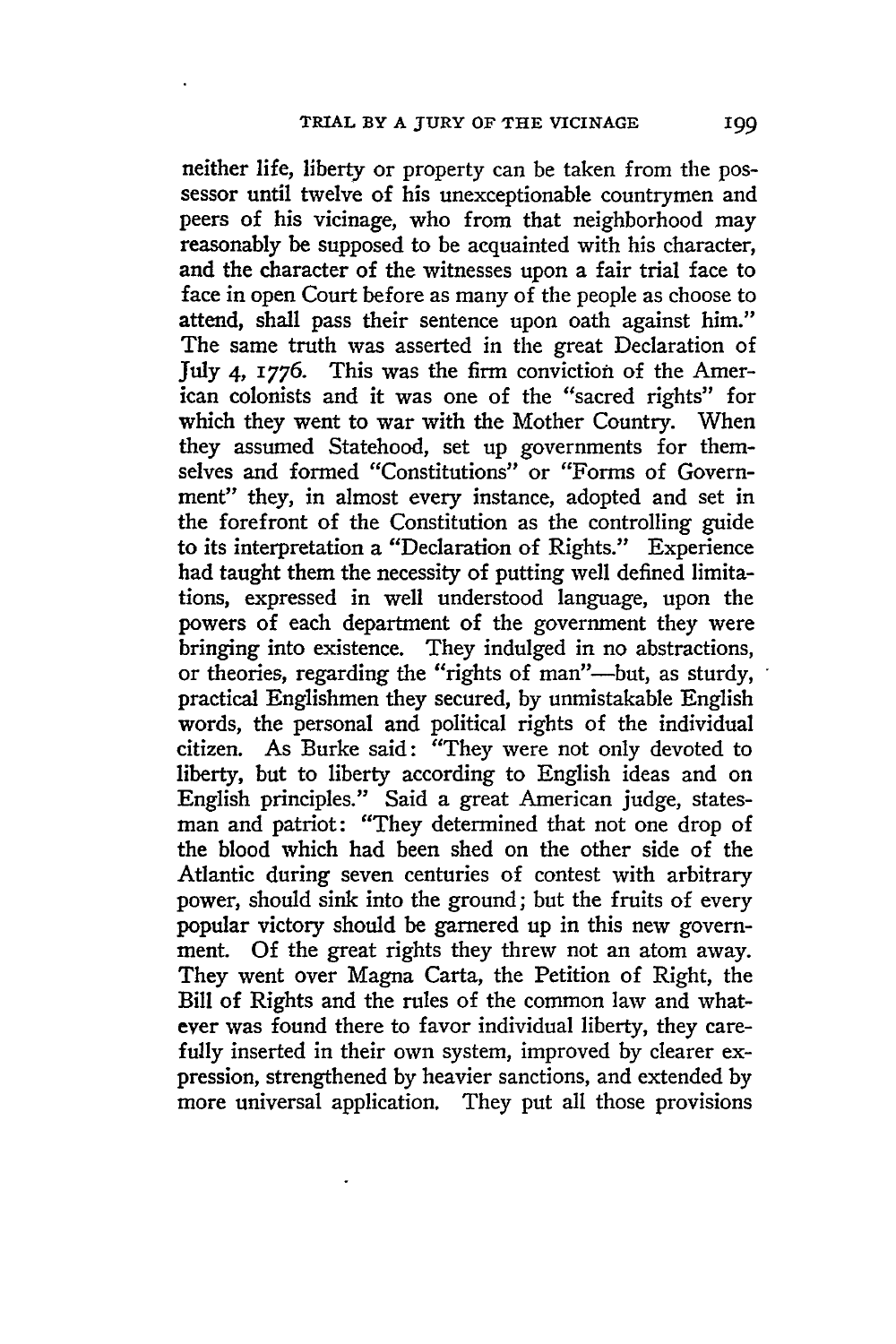into the organic law, so that neither tyranny in the executive, nor party rage in the legislature could change them without destroying the government itself." Judge Black, *arguendo,* in Ex *Parte Milligan,* 71 **U.** S. at p. 67.

In North Carolina they said: "No freeman shall be put to answer any criminal charge but by indictment, presentment or impeachment."

"No freeman shall be convicted of any crime but by the unanimous verdict of a jury of good and lawful men in open court as heretofore used." (Const. N. C. 1776.) Language of the same import, generally of the same words, was used in other States. In some States the same rights were guaranteed by provisions that no man should be deprived of his life, liberty or property, "but by the law of the land," the identical words used in Magna Carta. These words have uniformly been held to mean "due process of law," which protects the citizen from being put upon his trial but by indictment, or from being convicted but by the verdict of a jury of his peers. *McGehee, Due Process of Law* io. *Cooley Const. Lim.* 429. That the term "indictment" or "indictment by a Grand Jury" was used with reference to the meaning and significance given to it in English constitutional law and history has been uniformly held by American courts. When the Federal Constitution was framed and submitted to the States for ratification, it contained no "Bill of Rights" or guarantee of trial by jury. The absence of these securities to the liberty of the citizen in criminal prosecutions by the new government was strongly urged against its ratification. The conventions, in a majority of the States, ratified it with proposed amendments, all concurring in demanding that this provision be adopted and this right be secured. North Carolina and Rhode Island refused to ratify. When, in November, **1789,** North Carolina ratified it, her delegates submitted this, among other, amendments deemed, essential to the protection of the rights of her citizens. Congress promptly responded to this demand of the States, by adopting and submitting for ratification, the fifth and sixth amendments.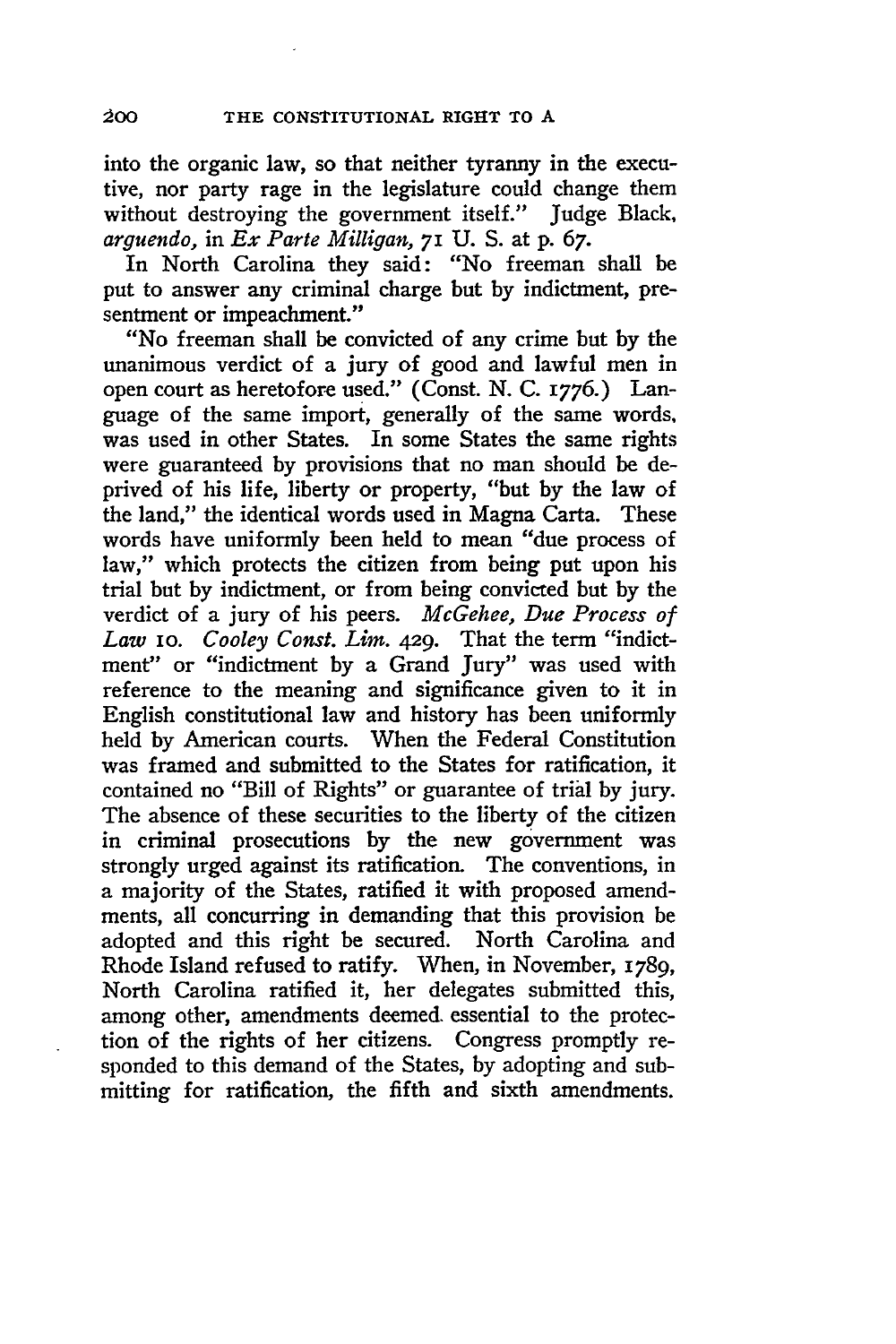They were as promptly ratified by the States. They declared in no uncertain language that "No person shall be held for a capital or otherwise infamous crime, unless on a presentment or indictment of a Grand Jury, etc.," and that "In all criminal prosecutions the accused shall enjoy the right to a speedy public trial by an impartial jury of the state and district wherein the crime shall have been committed, which district shall have been previously ascertained by law." The people well knew that, while they were establishing a government based upon and deriving its power from the "consent of the governed," general declarations were capable of being explained away by construction and that those whom they appointed to govern would, unless restrained by specific limitations, find powers not granted and, under the tyrant's plea of necessity, encroach upon their reserved rights.

How were these Constitutional guarantees to be construed, and where should the Courts go to find the meaning of the words used? Chief Justice Shaw, referring to the language in the Massachusetts Bill of Rights, said: "This clause in its whole structure, is so manifestly conformable to the words of the Magna Carta that we are not to consider it as a newly invented phrase, first used by the makers of our Constitution, but we are to look at it as the adoption of one of the great securities of private right, handed down to us among the liberties and privileges which our ancestors enjoyed at the time of their emigration and claimed to hold and retain as their birth-right." *Jones v. Robbins,* 6 Gray, 36o. Chief Justice Sharkey said: "The right of trial by jury, being of the highest importance to the citizen and essential to liberty, was not left to the uncertain fate of legislation, but was secured by the Constitution of this and all other states, as sacred and inviolable. The question naturally arises-How was it adopted by the Constitution? That instrument is silent as to the number and qualifications of jurors: we must therefore call in to our aid the common law, for the purpose of ascertaining what was meant by the term 'jury.'" *Byrd v. St.,* I How. (Miss.), 176. He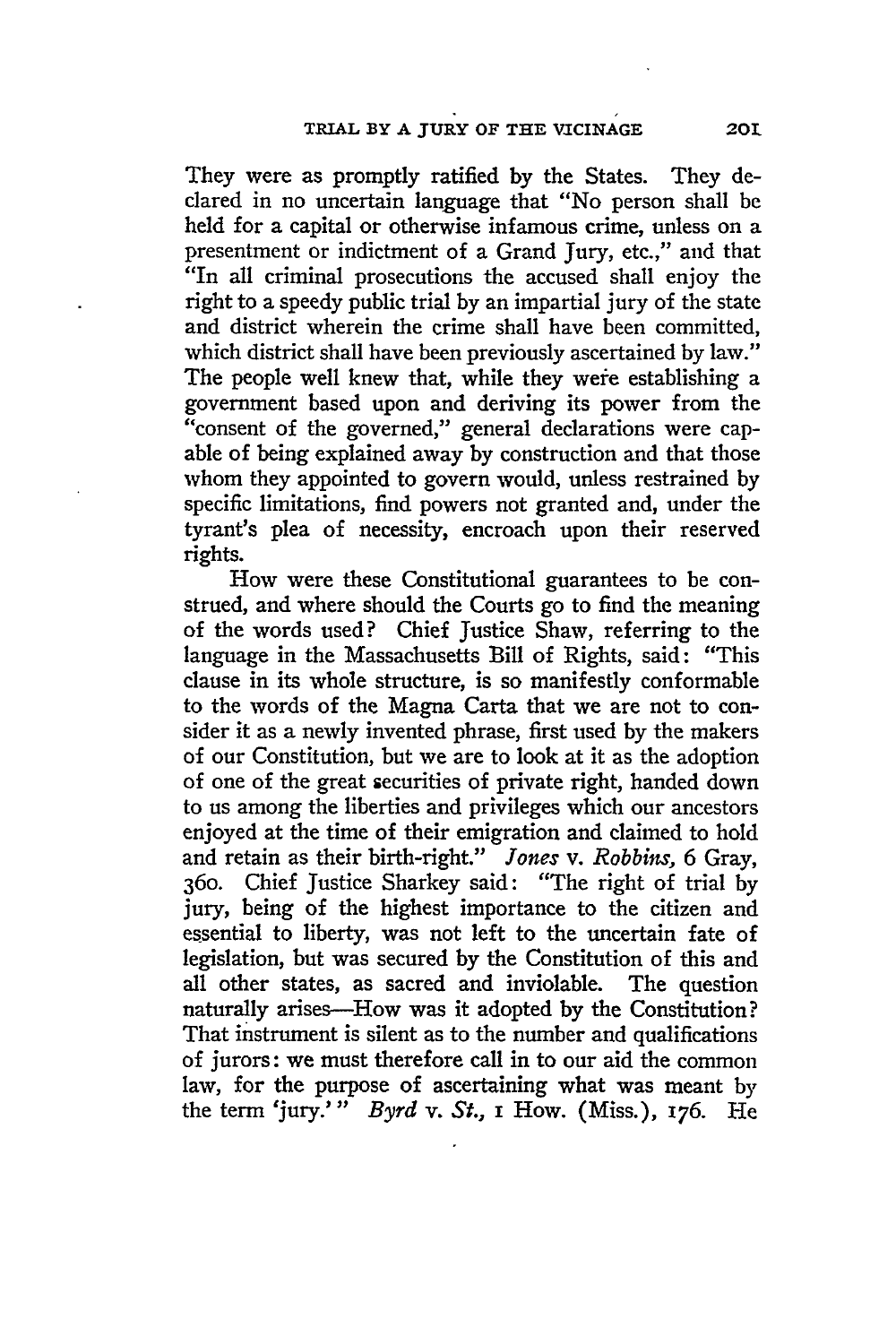concludes that it was intended to secure the right, as it existed in England, secured by Magna Carta.

In North Carolina, Shepherd, J., said: "We-think it can hardly be questioned that, when our first Constitution was adopted, in 1776, the mode of prosecution upon the indictment of a Grand Jury was a well-understood system among all English speaking people and especially in respect to the number requisite to the finding of a bill." *State v. Barker,* lO7 N. C. 913; see also *English v. State,* 31 Fla. **340.** What rights, then, are secured to the citizen by these Constitutional restrictions on judicial and legislative action, in respect to criminal proceedings involving life; liberty and property? First, it is uniformly held that, before he can be called to answer a criminal charge there must be an indictmentfound by a Grand Jury--composed of not more than twenty-three and not less than twelve, in which at least twelve must concur, unless the State Constitution provides otherwise. Chief Justice Dixon said: "The only inflexible rule with respect to numbers seems to have been that there could not be less than twelve nor more than twenty-three jurors. The concurrence of twelve was necessary to find a bill." *Bruckner v. State,* 16 Wis. 354. The Court in *State v. Barker, 107* N. C: 913, held that a statute providing that a Grand Jury composed of twelve, of whom nine were empowered to find a true bill, was invalid. The opinions in these cases are sustained by a wealth of authority and may be taken as settled law in this country and this, not because it is so written in our Constitution, but because the words used had that meaning in the English Constitution, or Magna Carta, and other muniments of English liberty. Lewis' Blackstone, **302-303.** It is with equal uniformity held that, unless otherwise provided in the Constitution, the right to "trial by jury" means the unanimous verdict of "an impartial jury of twelve good and lawful men." *"Liberos el legales homines."* This was the unanimous opinion of the Judges of New Hampshire when called upon by the Legislature for advice. They said the term "jury" and "trial by jury" used in the Constitution, meant a jury of "twelve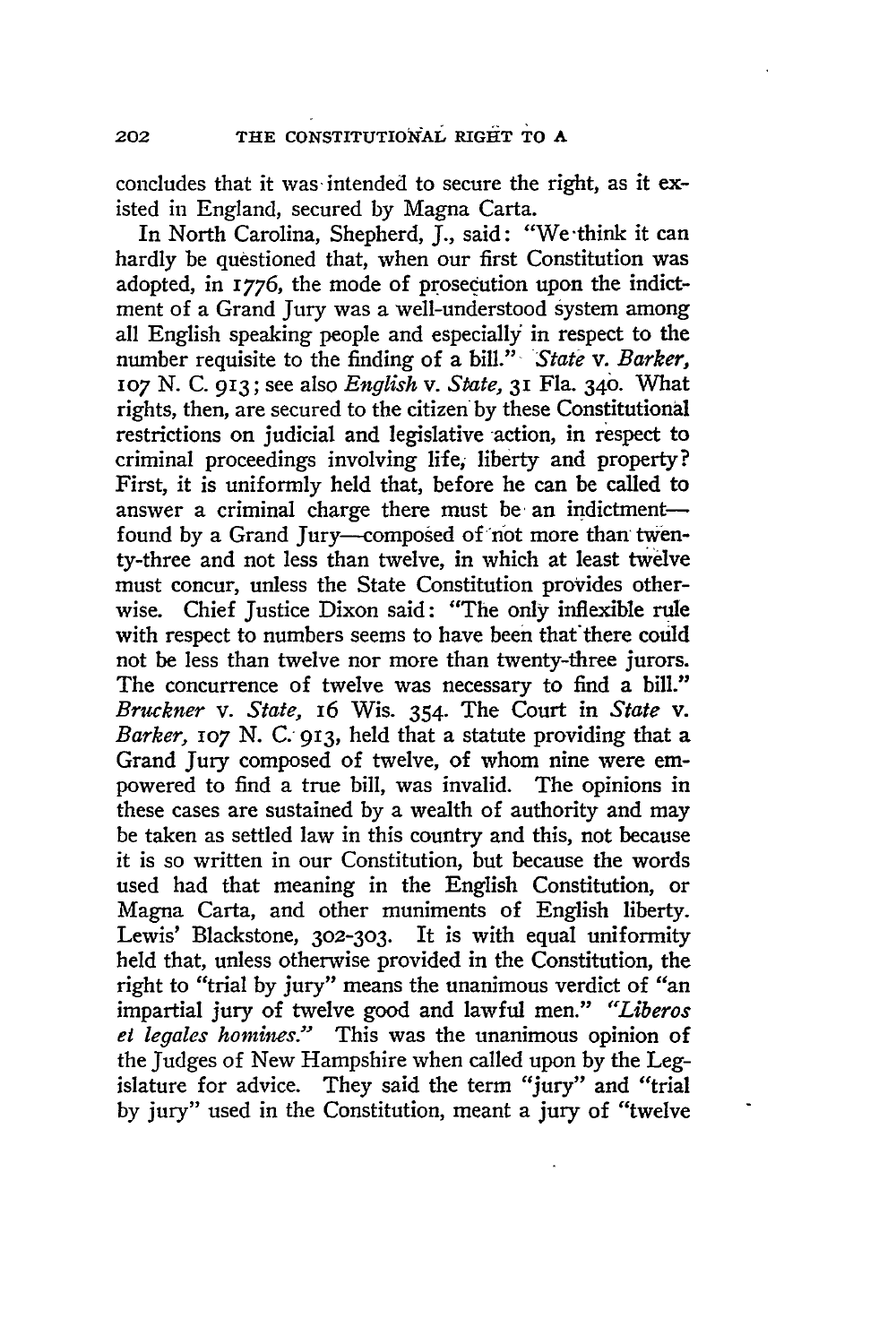good and lawful men." "We are of the opinion that no body less than twelve men, though they should be **by** law denominated a jury, would be a jury within the meaning of the Constitution. **\* \* \*** The Legislature, therefore, has no power so to change the law, in relation to juries, as to provide that juries may be composed of a less number than twelve, nor to provide that a number of the petit jury less than the whole number can render a verdict when the Constitution gives to the party a right to trial **by** jury." They rested their opinion upon the law as it was "from the earliest judicial history of England." In *Byrd v. The State,* **2** Howard (Miss.), **170,** it **is'** said: "The Legislature can not abolish or change, substantially, the panel or jury, but it may, it is presumed, prescribe the qualifications of the individuals composing it. Our statute nowhere defines the number necessary to constitute a jury; but the number twelve, known as the number at common law is no doubt what is meant **by** the Constitution of all States when a jury is mentioned."

In *Thomas v. State,* **170 U. S.** 343, it was held that the sixth amendment guaranteed to the accused trial **by** a jury of twelve. Mr. Justice Harlan said: "When *Magna Carta* declared that no freeman should be deprived of his life, etc., but **by** the judgment of his peers, or the **law** of the land, it referred to a trial **by** twelve jurors." In that case the alleged crime was committed in the Territory of Utah, prior to its admission as a State. The Constitution provided that the concurrence of eight jurors was sufficient to convict. The Supreme Court held that the defendant was entitled to demand trial **by** jury, "as secured in the sixth amendment, that being the law of the territory where the offence was alleged to have been committed." Thus the law may be regarded as a "thing fixed" and not open to controversy that, unless otherwise provided in the Constitution, the right of a trial **by** jury in a criminal proceeding is secured only **by** the unanimous concurrence of a jury of twelve good and lawful men. While the Legislature may enact statutes prescribing the qualification, mode of selection,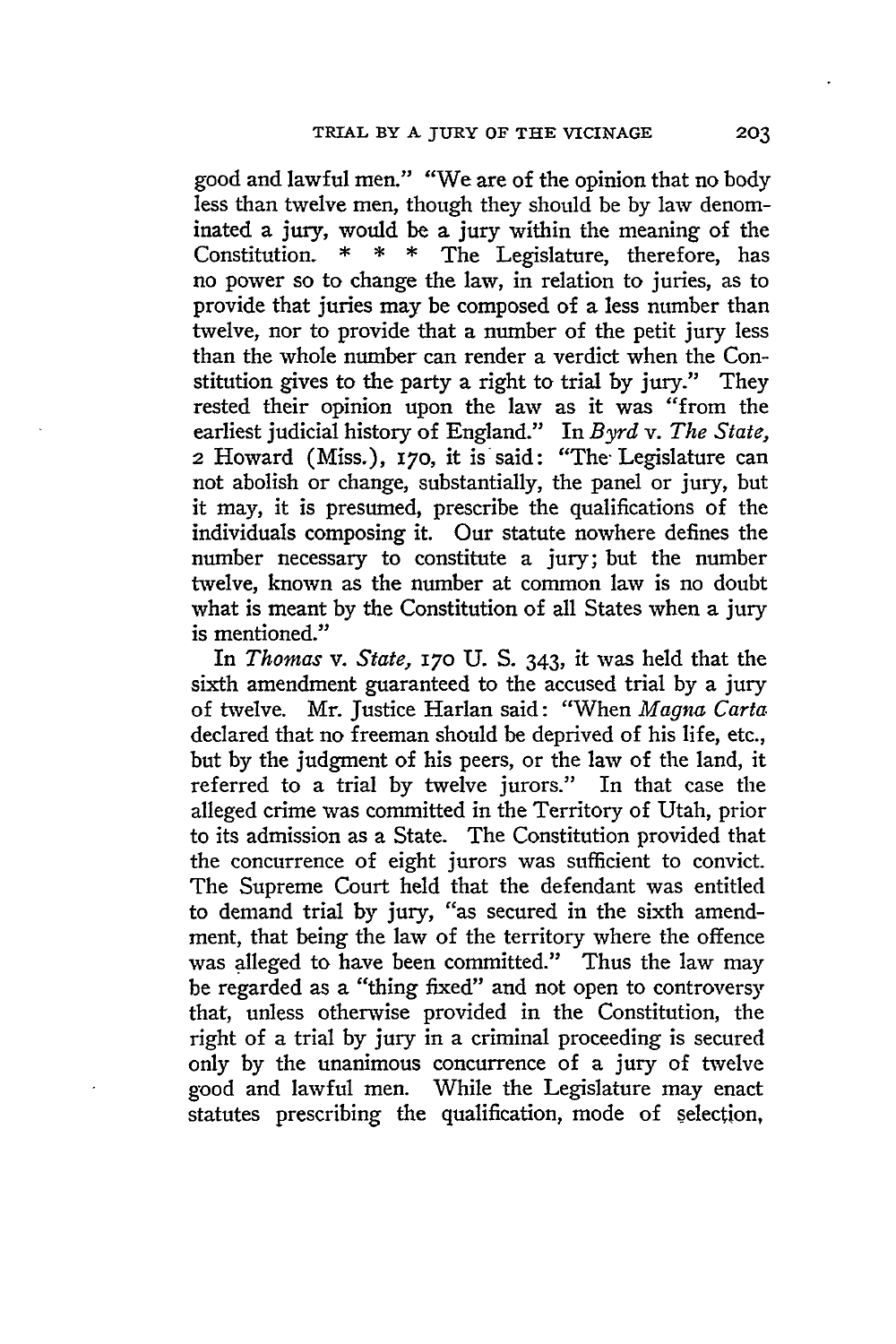number and causes of challenge, etc., it has no power to change the ancient law embodied in the Constitution. This brings us to a consideration of the inquiry, whether **by** the same canon of interpretation, the words "indictment," "jury" and "trial **by** jury" secures to the citizen, charged with a violation of the criminal law, a Grand Jury of the county in which the offence was committed, and trial before a petit jury of the vicinage which Blackstone says "is interpreted to be the county where the fact is committed." In other words-is he "entitled to demand, as a Constitutional right, not subject to legislative interference, a jury, not only *liberos et legales homines,* but *de vicineto?* This enquiry opens up an interesting line of investigation. "When the defendant has entered his plea of not guilty and, for his trial, has put himself on his country, which country the jury are, the sheriff of the county must return a panel of jurors *liberos et legales homines de vicineto,* that is, freeholders without just exception of the *visne* or neighborhood where the fact is committed." 4 **Blk.** (Lewis' Ed.) **350.** The ancient writ commanded the sheriff to summon "free and lawful men of the neighborhood, etc." Glanville **32.** "And the reason wherefor the jury must be of the neighborhood is for that *vicinus facta vicine presumita scire."* Coke Litt. 158 **b.,** and so are all of the old writers. It is true, as said **by** Blackstone, that various acts were passed **by** Parliament regulating the *venue* in criminal proceeding, a list of which he gives. It will be noted, however, that with few exceptions, they prescribe what shall be the *venue* in respect to crimes wherein the place of commission is uncertain, as when a man is stricken in one county and dies in another, 2 & **3** Edw. VI; or crimes are committed upon the high seas, or upon navigable rivers which are the boundaries dividing counties and it is uncertain upon which side of the channel the act was committed, etc. So offences committed against the Black Act, 9 Geo. I, may be inquired of and tried in any county in England at the option of the prosecutor. Other exceptions to the general rule are made **by** statutes. It is not very material to inquire how far changes in the *venue*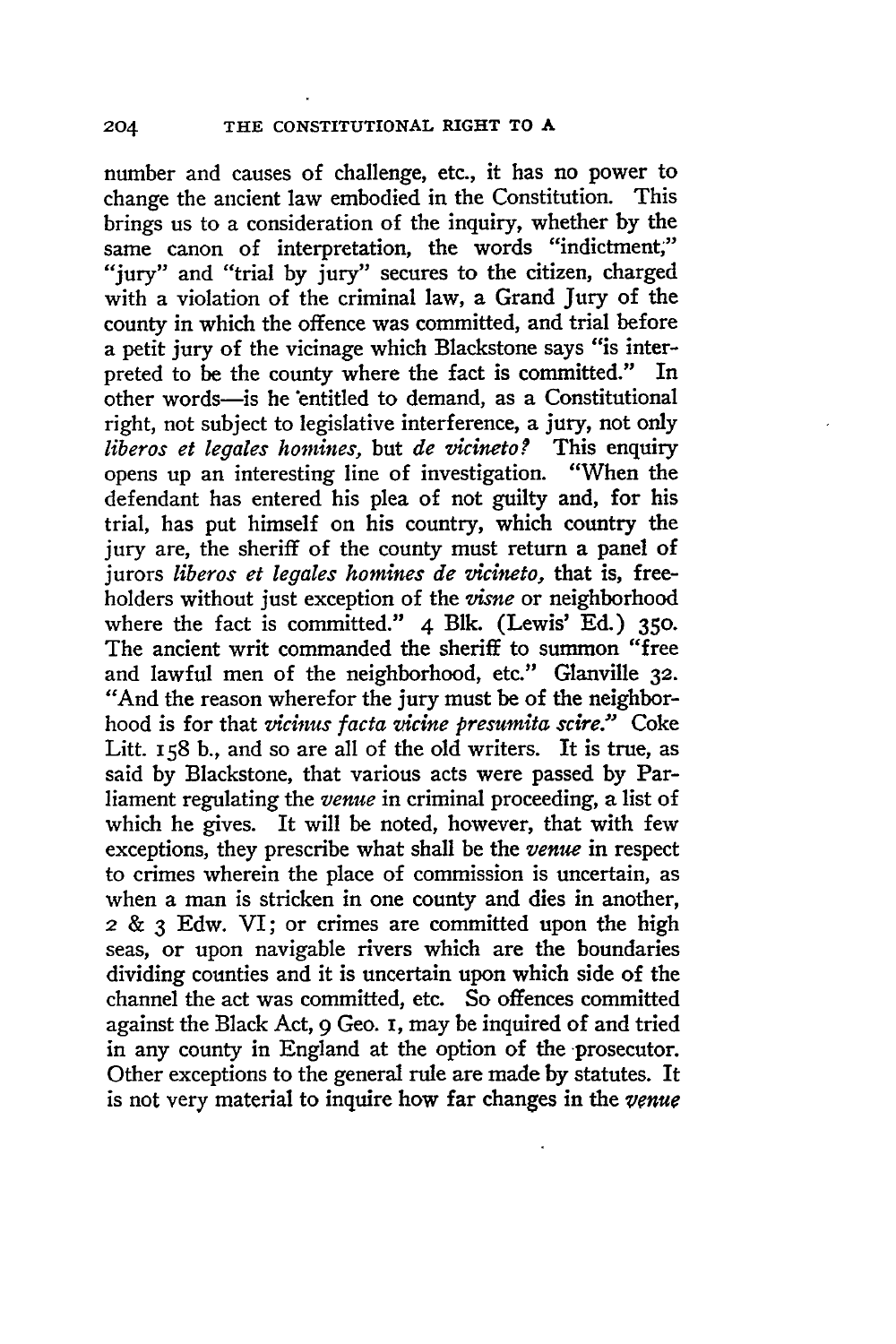were made by Acts of Parliament. The inquiry is whether trial by jury of the vicinage was claimed as one of the constitutional rights by the colonists and whether they deemed it of sufficient value to be "garnered up" and preserved in their new government? It is undoubtedly true that in the 35th year of the reign of Henry VIII, when new treasons were being created by a truculent Parliament to gratify the changing ecclesiastical and matrimonial whims of the King, an act was passed empowering him to appoint commissions for the trial of persons accused of treason at any place in the realm that the King should designate. This, like many other statutes passed in the reign of the Tudors and Stuarts, was not always recognized as consistent with the spirit of the British Constitution. When, in 1768, it was invoked against the colonists, the Whigs, both in England and America, denied its validity. When the address to the King, adopted by the House of Lords, praying that he would "issue special commissions for enquiring of, hearing and determining" alleged offences of the colonists of Massachusetts Bay, "within the realm, pursuant to the provisions of the statute of the 35th year of King Henry the Eighth," Hansard records that, when the address and petition were sent to the Commons, "the grand debate then commenced," which he further says "was very fine indeed." After noting portions of the debate, he says: "That part of the address which proposed the bringing of delinquents from the province of Massachusetts, to be tried at a tribunal in this kingdom for crimes supposed to be committed there, met with still greater opposition than the resolves. Such proceeding was said to be totally contrary to the spirit of our Constitution. A man charged with a crime is, by the law of England, usually tried in the county in which he is said to have committed the offence, that the circumstances of his crime may be more clearly examined and that the knowledge which the jurors thereby receive of his general character might assist them in pronouncing, with a greater degree of certainty, upon his innocence or guilt. That as the Constitution, from a conviction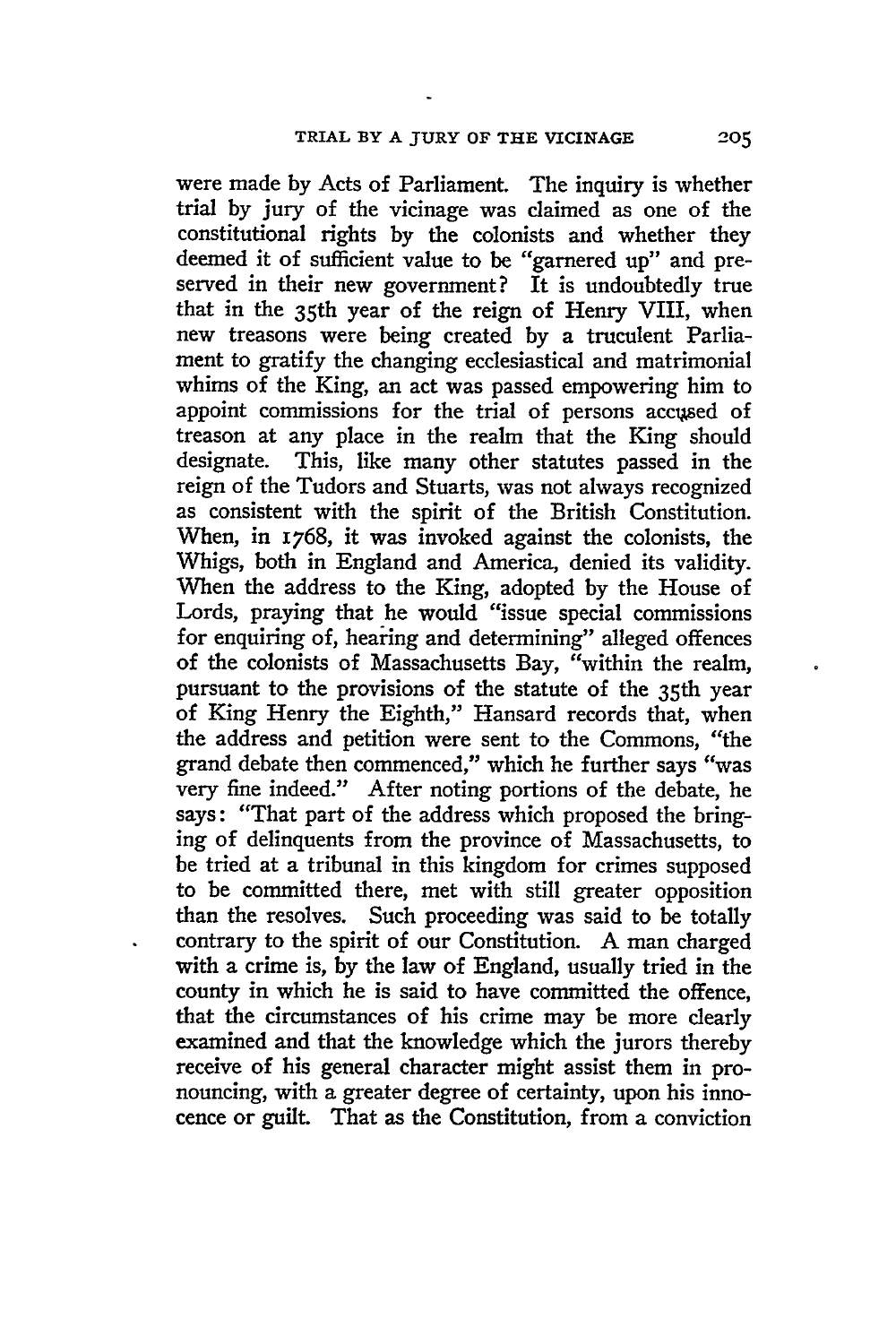of its utility, has secured this mode of trial to every subject in England, under what color of justice can he be deprived of it by going to America?" Concluding the account of the debate, it is said: "The ministers (from whatever cause) were even unusually cold and languid in support of the Resolution and the Address, which they had proposed for executing the law of Henry VIII, and when they were asked, with a degree of insult, which of them would own himself the adviser of that measure, they severally declined to ad6pt it." Parliamentary Hist. Vol. XVI., p. 479-494. Trevelyan says of the opposition:

"They commented forcibly on the cruelty and injustice of dragging an individual three thousand miles from his family, his friends, and his business, 'from assistance, countenance, comfort and counsel necessary to support a man under such trying circumstances,' in order that, with the Atlantic between him and his own witnesses, he might be put to peril of his life before a panel of twelve Englishmen, in no true sense of the word his peers. Of those jurymen the accused colonist would not possess the personal knowledge which alone could enable him to avail himself of his right to challenge; while they on their side would infallibly regard themselves as brought together to vindicate the law against a criminal of whose guilt the responsible authorities were fully assured, but who would have been dishonestly acquitted by a Boston jury. All this was said in the House of Commons, and listened to most unwillingly by the adherents of the ministry, who after a while drowned argument by clamour. A large majority voted to establish what was, for all intents and purposes, a new tribunal, to take cognizance of an act which, since it had been committed, had been made a crime by an *ex post facto* decree. Parliament had done this in a single evening, without hearing a tittle of evidence, and (after a not very advanced stage in the proceedings) without consenting to hear anything or anybody at all. But a House of Commons, which had so often dealt with Wilkes and the Middlesex electors, had got far beyond the point of caring to maintain a judicial temper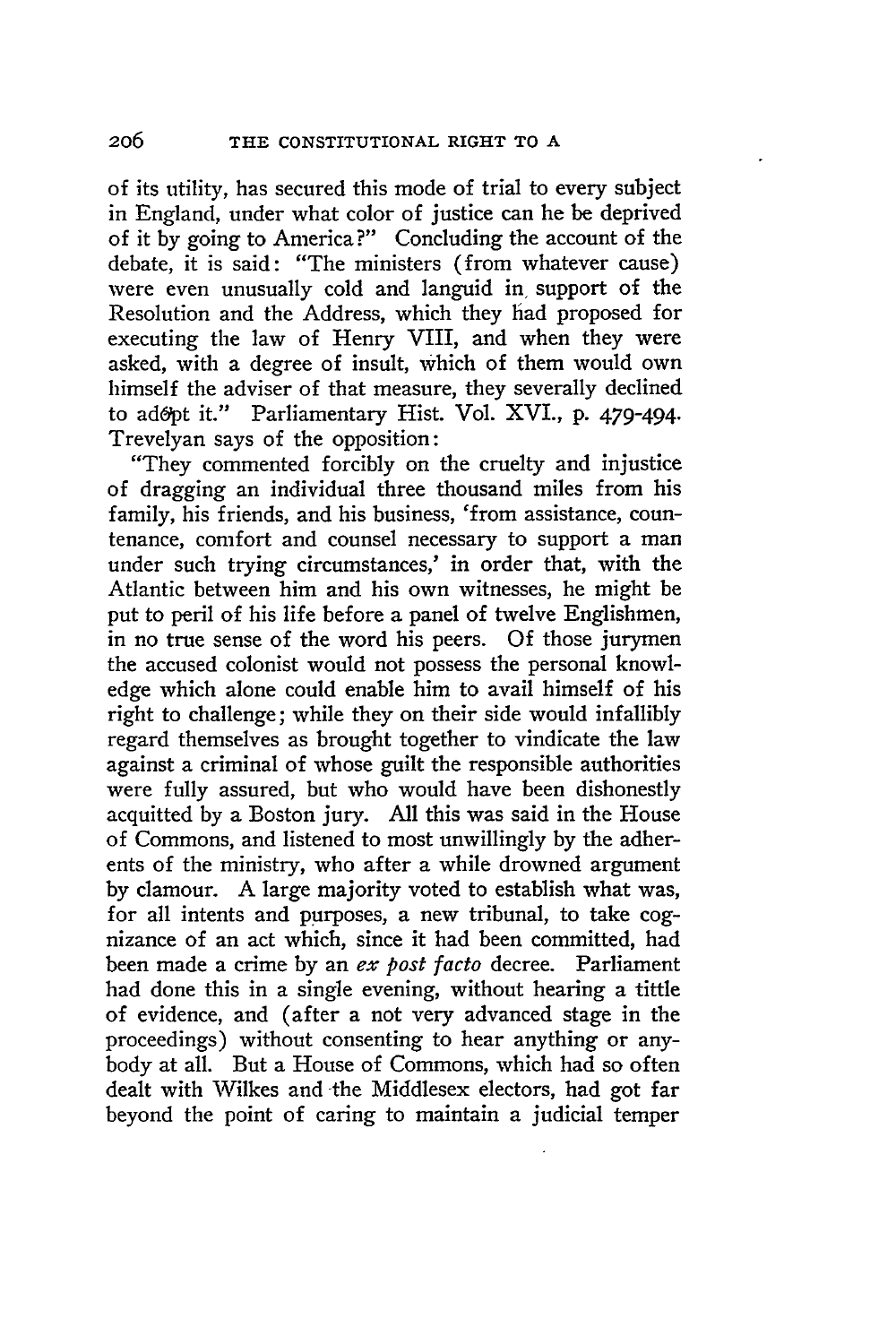over matters affecting the rights, the liberty, and now at last the lives of men.

"That which was the sport of a night at Westminster was something very different to those whom it most concerned at Boston. The chiefs of the popular party saw the full extent of their danger in a moment.  $* * * T<sub>0</sub>$  poor men, as most of them were, transportation to England at best meant ruin. Their one protection, the sympathy of their fellow-citizens, was now powerless to save them."

Of the conditions prevailing in America, he makes this comment: "The times were such that the lawyers in America, like all other men there, had to choose their party. In the Government camp were those favored persons whom the Crown regularly employed in Court; and those who held or looked to hold, the posts of distinction and emolument with which the colonies abounded. For the Bar in America, as in Ireland and Scotland to this day, was a public service as well as a profession. But, with these exceptions, most lawyers were patriots; for the same reason that (as the royal Governors complained) every patriot was, or thought himself, a lawyer. The rights and liberties of the province had long been the all-pervading topic of conversation in Massachusetts. **\* \* \***

"The revival of the old Tudor statute, which kept a halter suspended over the neck of every public man whom the people of Massachusetts followed and trusted, was a device as provocative, and in the end proved to be as foolish and as futile, as the operation which in the story of our great civil contest is called, not very accurately, the arrest of the five members." American Revolution, Part **I,** p. **102-107.**

Lecky thus refers to the effort to use the statute of Henry VIII against the colonists: **"By** virtue of an obsolete law, passed in one of the darkest periods of English history and at a time when England possessed not a single colony, any colonist who was designated by the Governor as a traitor might be carried **3000** miles from his home, from his witnesses, from the scene of his alleged crime, from all those who were acquainted with the general tenor of his life, to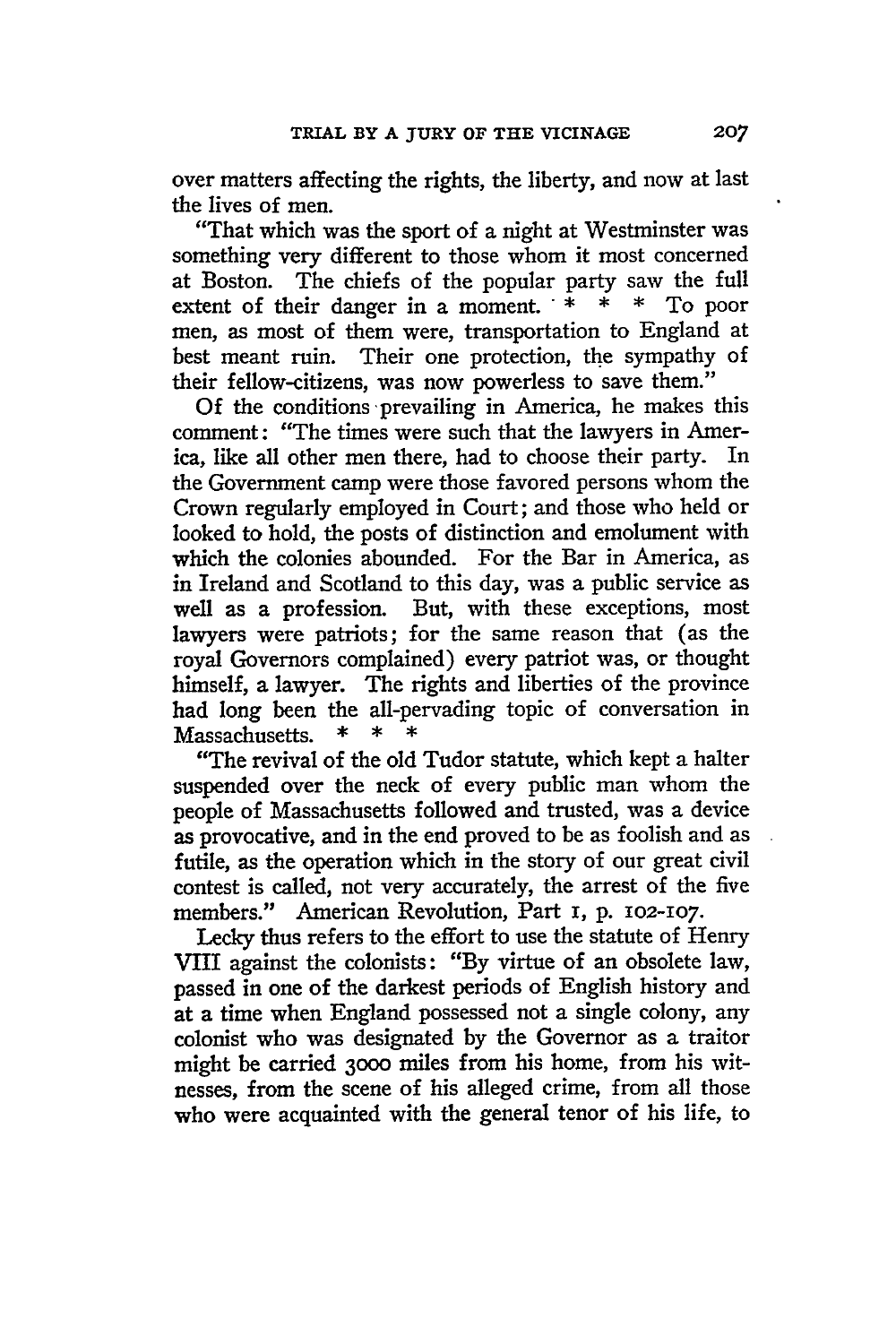be tried by strangers of the very nation against whom he was supposed to have offended." Vol. III, Lecky Eng. 18th Century, 394-395. He says that the threat to transport persons charged with crime in America to England for trial "excited a fierce and legitimate indignation in America, and added a new and very serious item to the long list of colonial grievances." It is interesting to note the manner in which the colonists regarded and treated this proposition to transport them to England for trial. The Provincial Congress of North Carolina, August **25, 1774,** Resolved, "That trial by juries of the vicinity is the only lawful inquest that can pass upon the life of a British subject and that it is a right handed down to us from the earliest ages, confirmed and sanctified **by** Magna Carta itself." The Continental Congress, in its Address to the People of Great Britain, said: "In all these colonies, justice is regularly and impartially administered and yet, by construction of some and the direction of other acts of Parliament, offenders are to be taken by force, together with all such persons as may be pointed out as witnesses and carried to England, there to be tried in a distant land by a jury of strangers and subject to-all the disadvantages that result from want of friends and of witnesses and want of money." October, **1774.** In South Carolina, William H. Drayton protested that the ministry was invading the rights of the colonists; **"By** declaring that the people of Massachusetts Bay are liable for offences or pretended offences done in that colony to be sent to and tried for the same in England, or in any colony, where they can not have the benefit of a jury of the vicinage." In Virginia, they declared that, among their Constitutional rights was "trial by jury of the vicinage." **All** of the colonies not only made the same declaration but, with one accord, made "the cause of Massachusetts Bay the cause of all." It will be observed that they did not petition that the right be granted as a matter of grace, but demanded it as a matter of right. It is manifest that they not only understood that trial by jury of the vicinage was, as Blackstone says: "Interpreted to be of the county," but

2o8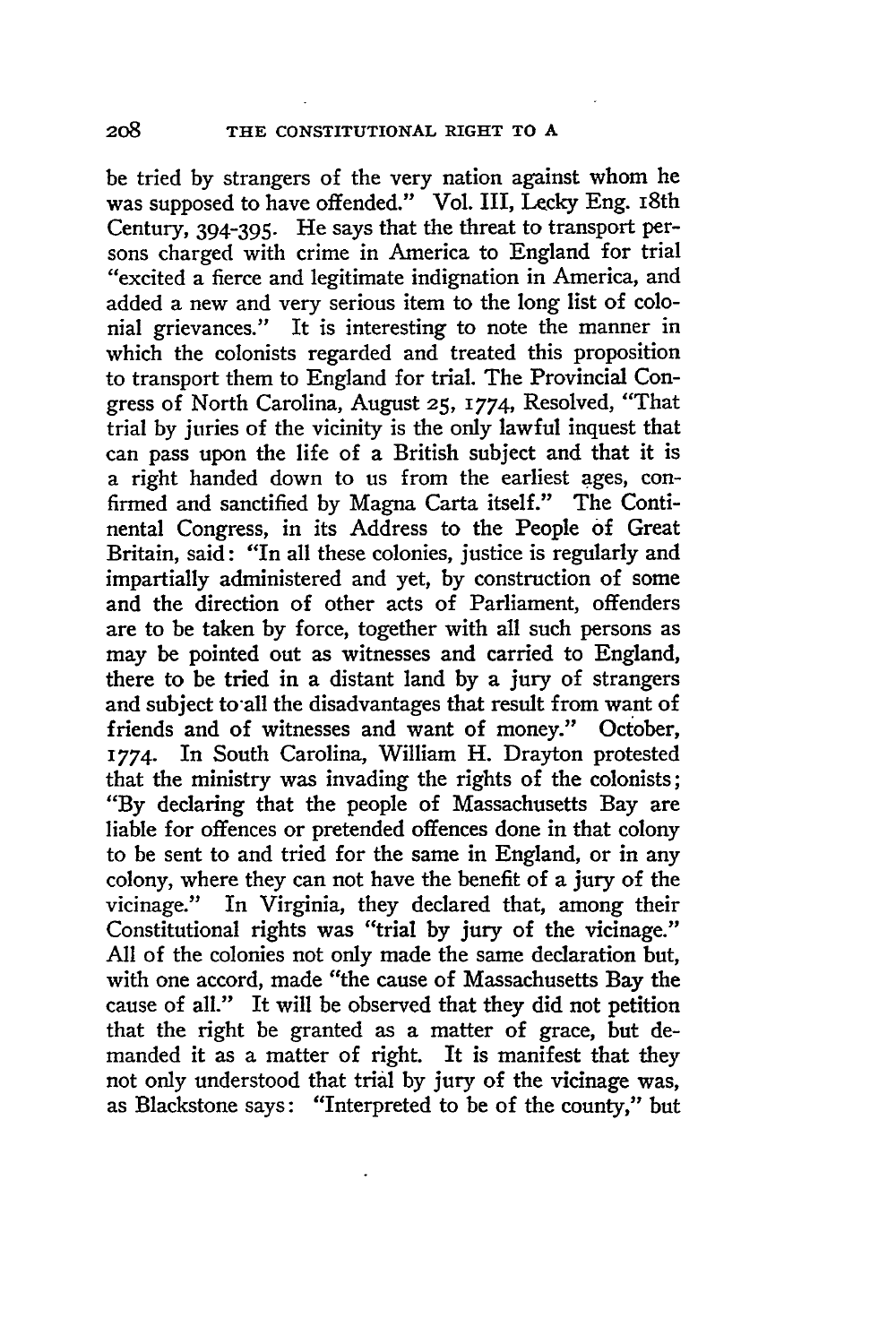they also understood that any, the slightest, surrender of it involved them in ruin and made them slaves to the King and Parliament. They therefore resisted any invasion, determined, as Judge Black says, "that not one atom" **of** the right be lost. Massachusetts declared that "In all criminal prosecutions the verification of facts, in the vicinity where they happen, is one of the greatest securities of life, liberty and happiness." Bill of Rights, Art. XIII.

In North Carolina, trial **by** an impartial jury "as heretofore used," was **secured** in the Bill of Rights. In New Hampshire it is declared that: "In criminal prosecutions, the trial of facts *in the vicinity where they happen* is so essential to the security of the life, liberty and estate of the citizen, that no crime or offence ought to be tried *in any other county than that* in which it is committed, except in case of general insurrection in any particular county, where it shall appear to the Judges of the Superior Court that an impartial trial can not be had in the county where the offence may be committed and upon their report, the Legislature shall think proper to direct the trial in the nearest county in which an impartial trial can be obtained." Later on, in proposing the sixth amendment to the Federal Constitution, there being no counties in the Federal division of the State, but districts in which Federal Courts were to sit, they carefully provided that the trial "should be had **by** a jury of the State and district wherein the crime shall have been committed, which district shall have been previously ascertained **by** law." Judge Black, in his great argument in *Ex Parte Milligan*—enumerates the fundamental rights guaranteed to every citizen in criminal prosecutions. He says: "His guilt or innocence shall be determined **by** an impartial jury. These English words are to be understood in their English sense, and they mean that the jurors shall be fairly selected **by** a sworn officer from among the peers of the party, residing within the local jurisdiction of the Court." Judge Cooley says: "No one doubts that a trial **by** a jury of the vicinage is as complete and certain now as it ever was and that, in America, it was indefeasible."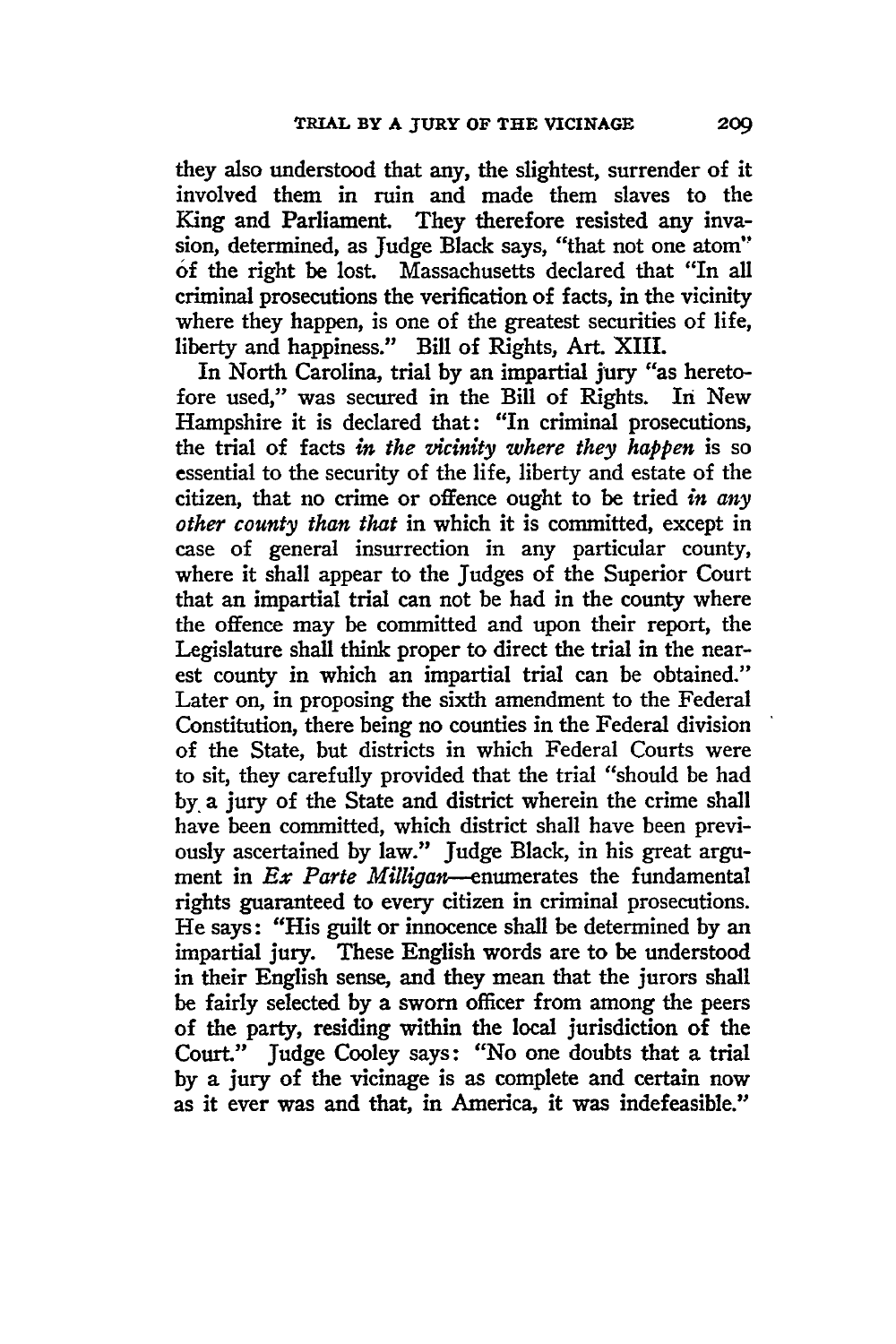*Swart v. Kimball,* 43 Mich. 443. In Virginia, Kentucky, Pennsylvania, Maine and Missouri, trial by a "jury of the vicinage" is provided in the Constitution. In Arkansas, Alabama, Colorado, Indiana, Kansas, Minnesota, Mississippi, Montana, Oregon, Ohio, Oklahoma, Washington, Tennessee and Wisconsin, trial by jury of the county or district, wherein the crime is alleged to have been committed, is secured. So far as my examination has gone in the other States no reference is made to the *venue.* Statutes have been enacted in many of the States, providing that the defendant, when called to plead to an indictment, may aver by plea in abatement that the fact was committed, if at all, in some other county, and if the plea be admitted, or upon issue joined found good, the Court shall remove the record for trial to the proper county. The validity of these statutes has not, so far as I find, been questioned. The right of the Legislature to prescribe the *venue* when there is doubt as to the county lines, etc., is likewise conceded. The practical question is whether in those States wherein no reference is made in the Constitution to the *venue,* but "trial by jury" is guaranteed to every person charged with a crime, it is within the power of the Legislature to authorize prosecutions to be instituted and tried in any county other than that where the fact is committed. The validity of such legislation has been passed upon in a few cases only. During the disturbed conditions existing in the Southern States following the late civil war, when political feeling ran high, the Legislature of North Carolina enacted a statute empowering the Governor, in his judgment, to declare any county in a state of insurrection and, upon motion of the Solicitor, it was made the duty of the Judge to remove the trial of any person who had been or might thereafter be indicted in any county in the State for the commission of certain felonies, some of which were created by the Legislature, from the county in which such offence may have been committed to such county, in his district, as the Solicitor might designate; also empowering the Judge, upon his own motion, to make such removal. Acts 1869-7o. This provision

 $\lambda$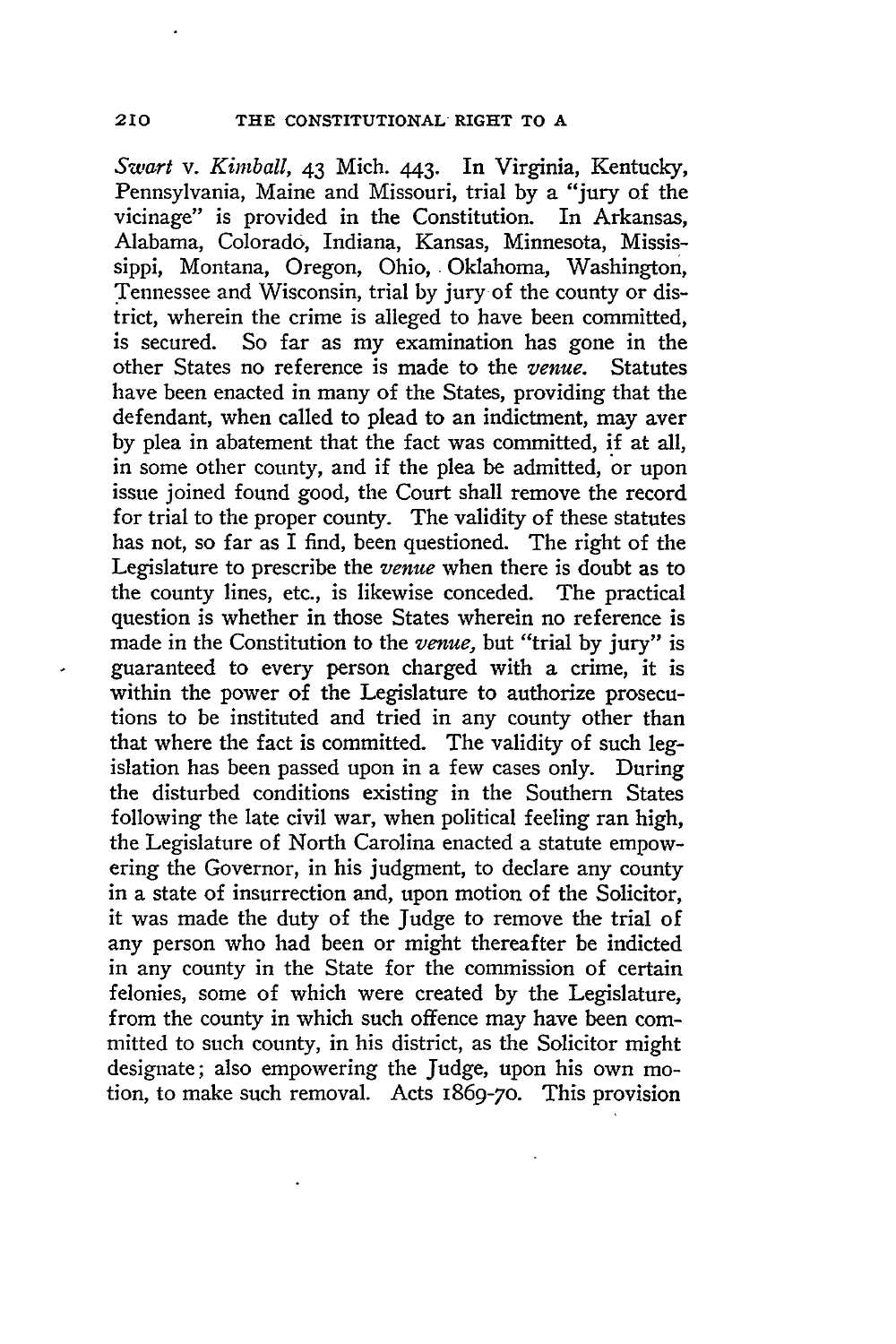of the statute was never, so far as the public record shows, put into execution. When the Governor undertook to execute its other provisions by arresting and holding citizens by military power, refusing to obey the writ of *habeas corpus,* the people elected a Senate and House of Representatives, which promptly impeached, convicted and removed him from office. They also repealed the statute. Acts 187o-71, Ch. VII, being the first act of general application ratified after they convened.

By Ch. 461, Laws 1893, of North Carolina, jurisdiction was conferred upon the Superior Court of any county which adjoins another in which the crime of lynching shall be committed, to the same extent as if committed in such adjoining county. The Solicitor is required to furnish information of the commission of such crime to the grand juries of all adjoining counties, from time to time, until the offenders are brought to justice. An indictment having been found by the Grand Jury of 'Union County, charging the defendant with the crime of lynching in Anson County, he moved the Court to quash the bill. His motion was allowed but, upon appeal, the Supreme Court reversed the judgment. *State v. Lewis, i42* N. C. *626.\** The same question came before the Supreme Court of Michigan in *Swart v. Kimball,* 43 Mich. 443, Judge Cooley writing the opinion. The Constitution of the State provided: "The right of trial by jury shall remain." The Legislature by statute directed that bills of indictment for cutting timber standing on any public lands might be sent "in the county where the offence was committed, or in such other county as the Commissioner of the

 $\Gamma = 12.5$  ,  $25$ 

<sup>\*</sup>In *State v. Cutshall, 11o* **N.** C. 538, the Supreme Court, **by** Avery, Justice, said: "This language evinces the purpose of our representatives to risk their lives and their fortunes in part, at least to secure not simply the ancient right of trial by jury, but trial by a jury of the vicinage, within easy reach of all evidence material for the vindication of the accused when the charge might prove unfounded upon a fair investigation." This case was overlooked in Lewis' case. It is true that it did not involve the validity of any statute, but it is a well considered opinion. Matter of Dana, **7** Benedict **i.**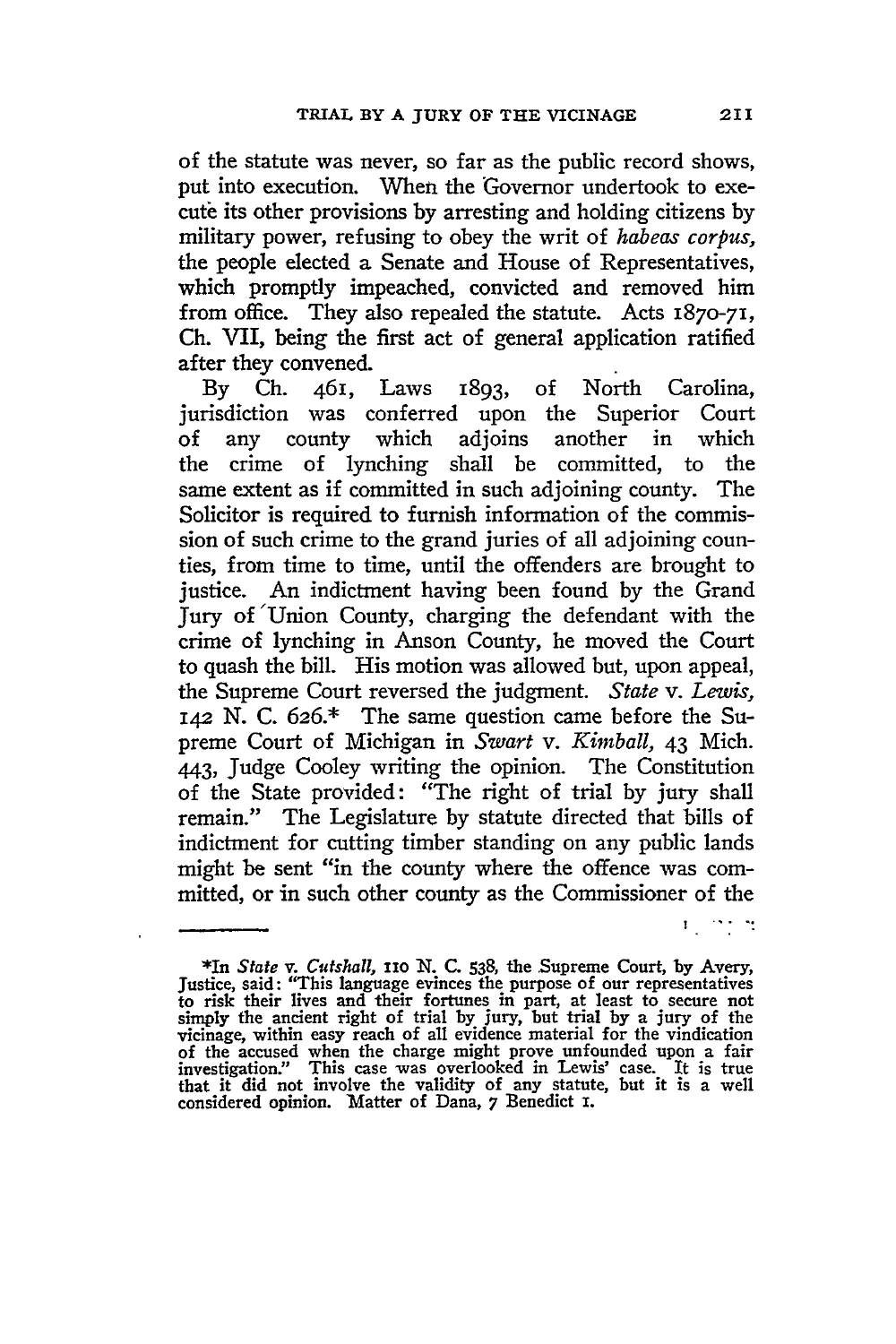State lands, or the Attorney General shall, by written instruction to the prosecuting attorney thereof, direct." A prosecution was instituted in a county other than the one in which the offence was committed. The defendant was discharged upon a writ of *habeas corpus* and brought suit against the prosecutor, alleging that the statute was unconstitutional. The Judge opens the discussion by saying: "The act is not only tyrannical and oppressive in the last degree **\* \* \*** it is manfestly in conflict with one of the plainest and most important provisions of the Constitution." He proceeds to say: "Now that in a jury trial it is implied that the trial shall be by a jury of the vicinage is familiar law." After discussing the several English statutes set out by Blackstone and Chitty (I Crim. Law **179)** and the Act of Henry VIII, he says: "If such statutes were forbidden by the unwritten Constitution of England, they are certainly unauthorized by the written Constitutions of the American States, in which the utmost pains had been taken to preserve all the securities of individual liberty." He states, with great force, the hardship and injustice of taking a citizen, on a criminal accusation, to a distant part of the State for trial. The indictment was found in a county **250** miles from that in which the fact was committed. See also "Constitutional Limitations" **390,** 391. These two are the only cases which I have been able to find in which the question has been decided interpreting the Constitutional provision, which merely in terms, secures "trial by jury" without making any express provision that it shall be "of the county" or "the vicinage." In those States where the Constitution makes such express provision it is held that a removal of the indictment cannot be ordered without the consent of the defendant. *Osborne v. State,* 24 Ark. 629; *Kirk v. State,* I Coldw. (4 Tenn. 345); *People v. Powell,* 87 Cal. 348, in which Judge Works writes a strong opinion. *State v. Wheeler,* 24 Wis. **52.** It is held otherwise when the *accused* asks for a removal on account of local prejudice. If the right to trial **by** a jury of the county wherein the crime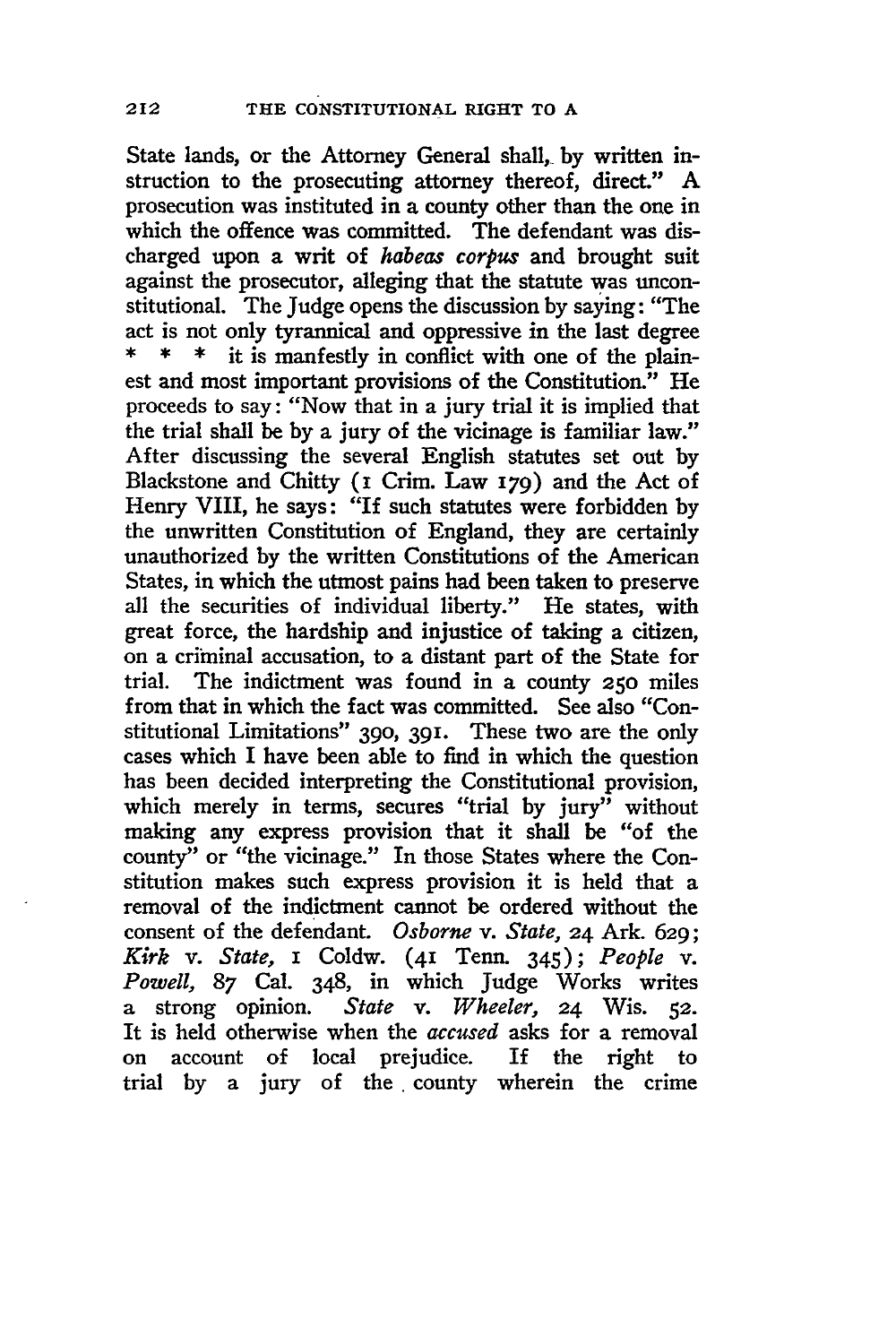is committed is an essential element in trial by jury to the same extent as that twelve grand jurors shall concur in finding a bill, and twelve petit jurors shall concur in the verdict, has the Legislature any power to deprive the accused of it? It is difficult to find any ground for so holding. It is true that it is held by some Judges, theoretically, that in the absence of express limitations upon the power of the Legislature, the Courts cannot question the validity of its enactments. If this view be.correct, the decisions to which reference has been made, and all others of like import are wrong, and the "trial by jury," provided for in the Constitutions, both State and National, means only an indictment and trial by such a number of jurors as Congress or State legislation may prescribe, and, by the same canon of interpretation, a verdict of guilty may be rendered by a majority, or for that matter, a third or fourth of the jurors, if the Legislature so provides. This would lead to the conclusion that a jury of the vicinage meant such vicinage as the Legislature may prescribe, even to the extent of the entire State, provided that, in some form the right to demand indictment by a grand jury and trial by a petit jury, is preserved. It is hardly probable that the unbroken current of judicial opinion upon this subject will be reversed. Of course the people of the State may make any constitutional provision in this respect which they wish. It is held in *Hurtado v. California,* **110** U. S. 516, that the right to do so is not affected by the Fourteenth Amendment, although judge Harlan writes a very strong dissent. The question of legislative power is an open one in our jurisprudence, the Court holding one view in Michigan and an opposite one in North Carolina. It would seem that the trend of judicial thought is with the Michigan Court and that historically the latter Court has enunciated the sounder Constitutional doctrine. It is a well-settled rule of constitutional interpretation that when words conferring executive, legislative or judicial powers are of doubtful meaning, the Court will interpret them in the light of the Bill of Rights, which has been well defined to be "An instrument which fixes limita-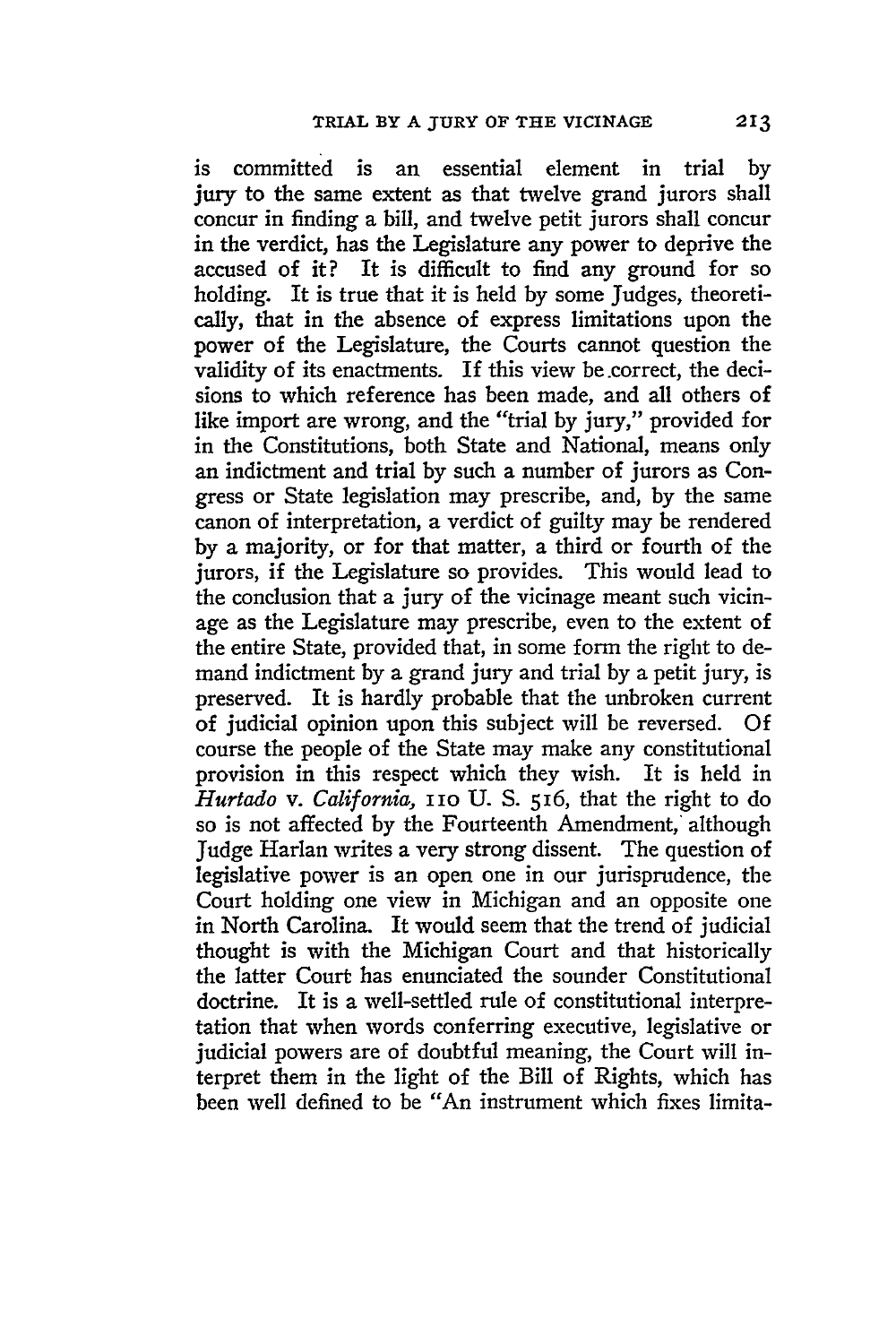tions as well upon the powers of the civil magistrate as upon the legislative department, while it secures the civil and political rights of the citizen." *Eason v. State,* ii Ark. 482. "The maxims of Magna Carta and the common law are interpreters of constitutional grants of power, and those acts which, by those maxims the several departments of government are forbidden to do, cannot be considered within any grant or apportionment of power which the people, in general terms, have made to those departments. **\* \* \*** Nor, when fundamental rights are declared by the Constitution, is it necessary at the same time to prohibit the Legislature, in express terms, from taking them away. The declaration is itself a prohibition and is inserted in the Constitution for the express purpose of operating as a restriction upon legislative power." Cooley Const. Lim., **2o8-20o9.**

It is not the purpose of this article to suggest what, if any, changes should be made in respect to the right of persons accused of crimes to demand a grand and petit jury of the vicinage, but rather that the question should be removed from the domain of judicial interpretation. Doubtful governmental powers lie dormant until some unexpected emergency arises when, either for the public safety or, to gratify party or factional passions, they are invoked by the enactment of statutes hastily drawn by men guided by fears or interests, rather than by a recognition of well-settled principles of constitutional law. When their enforcement is resisted, appeals are taken to the Courts, which must pass upon them in the light of authoritative decisions and historical truth. The public mind, at such times, is disturbed by existing and it may be transient conditions or appeals to pasison rather than reason. If the Judges find it their duty to disappoint the demand for speedy trials, at the expense of the right of the citizen, it is easy to find their reasons to be "technical," or obstructive of the will of the people. Our own history is not without its lessons in this respect. In times of party rage and sectional hatred, statutes were proposed, and some enacted, but little less contrary to the spirit, if not the letter, of the Constitution than that' of 35th,